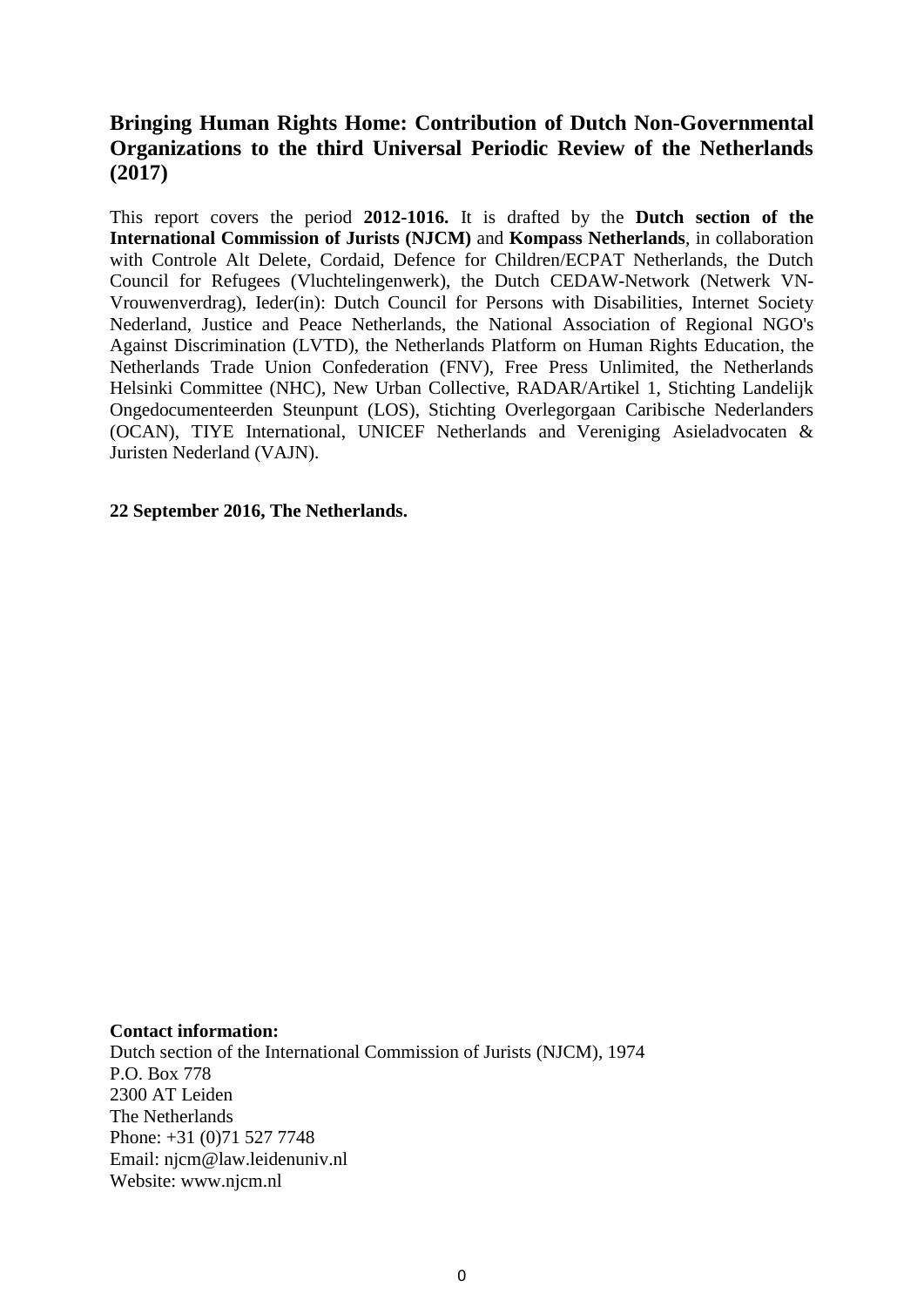# **Bringing Human Rights Home: Contribution to the third Universal Periodic Review of the Netherlands**

### **I Introduction: Bridging Divides within Government and Society**

While human rights have a central place in Dutch foreign policy, they are hardly mentioned in political discourse on pressing domestic social problems within the Netherlands.<sup>i</sup> The Netherlands is performing well in terms of the Human Development index and our children are among the happiest in the world.<sup>ii</sup> Nonetheless, some groups and individuals in the Netherlands are mistreated or failed by the system, and in this country also, there are several serious human rights issues at stake. The role of the government in promoting a human rights culture is very limited. The recommendations of UN treaty (monitoring) bodies deserve to be taken more seriously.<sup>iii</sup> The picture that emerges from this report causes the undersigning NGOs to state that financial crisis, globalization and fear of Muslims and radicalization have contributed to a serious deterioration of the situation on the ground. Due to the maximum number of pages allowed for in this report, its contents are limited to the most pressing matters of concern. These matters have already been brought to the attention of the government at various occasions.

We welcome the opportunity provided by the Office of the High Commissioner on Human Rights to submit a stakeholders' report for the third Universal Periodic Review (UPR) of the Kingdom of the Netherlands. The UPR is the only opportunity for NGOs to present their human rights reports to a political body of the UN. We stress the need for an integral human rights approach to a variety of issues, bringing several government entities and Parliamentary committees together to an extent to which they are currently not practically working together. Human rights are a minimum legal standard on all these issues. They provide essential protection for all of us when we are at our most vulnerable. Human rights affect the daily life of everyone and hold values we all share in life. If we have been mistreated or failed by the system, we can use human rights to hold authorities to account.<sup>iv</sup> Moreover, in a country subject to polarization, human rights are an essential element in bridging various divides in society and in showing that unjustified discrimination is unacceptable.

## **II Singled Out! Time to Combat Ethnic Profiling in the Netherlands**

If you are a (young) male of color in the Netherlands, ethnic profiling is very often part of your life. The Dutch National Police singles out people for identity or security checks (also) on the basis of racial, ethnic, national, or religious characteristics without objective or reasonable justification racial, ethnic, national, or religious characteristics. Internal police reports show that ethnic profiling takes place frequently.<sup>V</sup> Whether intended or unintended, the problem is structural.<sup>vi</sup> A range of tragic events, including the stopover of famous musician Typhoon, has raised a lot of attention towards the issue.<sup>vii</sup>

Police officers are not the only individuals with prejudices. Yet, as guardians of the state, they should be the first to avoid for their prejudices to cause unjustified discrimination. Ethnic profiling constitutes a breach of trust between minorities and the National Police. It generates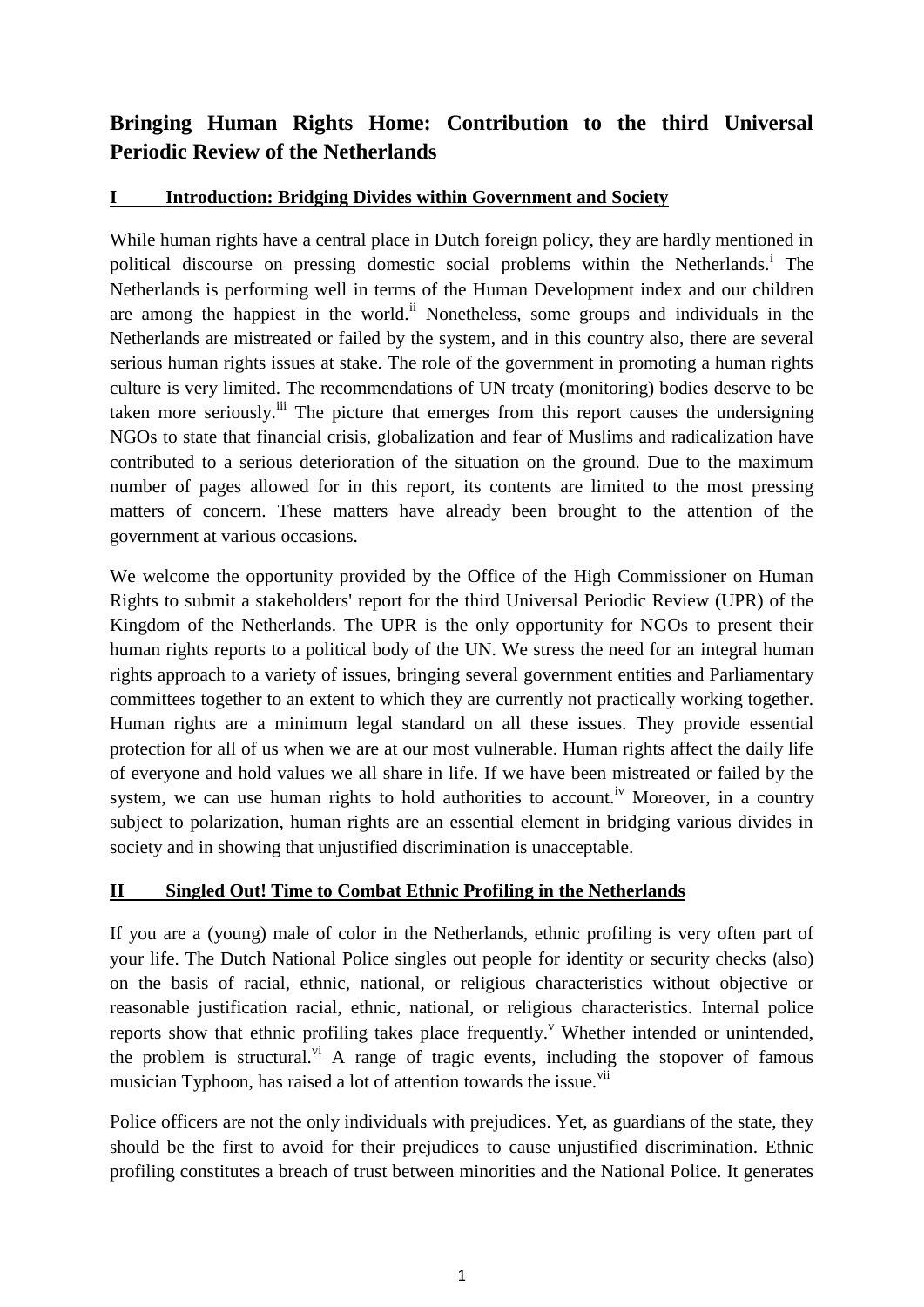reluctance to cooperate with police officers, which undermines efficiency in profound ways. According to the National Police, it even contributes to radicalization.<sup>viii</sup>

Ethnic profiling is not only unfair but also unnecessary, counter-productive and costinefficient. International data shows that when it is used, the rate of discovering unlawful conduct is lower than when law enforcement is not activity infused by racial stereotypes.<sup>ix</sup> It is vital to engage in sustainable solutions to combat ethnic profiling and to comprise effective methods to prevent ethnic profiling within the ongoing professionalization of law enforcement. Within this UPR, ethnic profiling deserves more attention than in  $2012$ <sup>x</sup>

- **1. We highly recommend the government to make possible the (digital) use of 'stop forms'. This protocol is used by the police to make a record of a stop. It has proven to be valuable across Europe without instigating a lot of bureaucracy. Besides reducing the number of stops, the use of the protocol has contributed to a steady rise of the arrest rate and has increased efficiency;xi**
- **2. We recommend the government to start data collection on ethnic profiling by the police, and to commission independent studies on ethnic profiling by transport officials and civil servants dealing with safety;**
- **3. We invite the government to publically recognize the structural problem of ethnic profiling. In light of the support for ethnic profiling within the police force and the population, we find it necessary for the government to explain why ethnic profiling is discriminatory. xii**

### **III Human Dignity in Asylum and Migration**

### *Refugees are not Criminals*

The Netherlands has one of the strictest asylum policies in Europe.<sup>xiii</sup> Every day refugees and undocumented migrants awaiting their deportation are placed in deportation centres. European monitoring bodies have even criticised these centres for their prison-like character.<sup>xiv</sup> This is remarkable as a large number of individuals in these facilities are refugees rather than criminals, while most of the people in the facilities have no criminal records. For vulnerable groups, such as those in need of health care or psychiatric services, the elderly and the disabled, detention is disproportionate by definition.<sup>xv</sup> Despite promises, refugees and undocumented migrants are still locked up in solitary confinement and isolation. While in solitary detention, these people have limited access to health care, and legal aid. During a collective hunger strike in 2013, protesters were placed in isolation cells. $^{xvi}$ 

- **4. We highly recommend the government to limit the use of isolation cells to refugees and undocumented migrants who cause security threats, and to forbid the use of solitary confinement in cases of a hunger strike. We urge the government to prevent the detention of refugees and undocumented migrants belonging to vulnerable groups;**
- **5. We invite the government to use detention for refugees and undocumented migrants strictly as a last resort while creating appropriate alternatives. We encourage the government to significantly improve the prison-type regime in deportation centres,**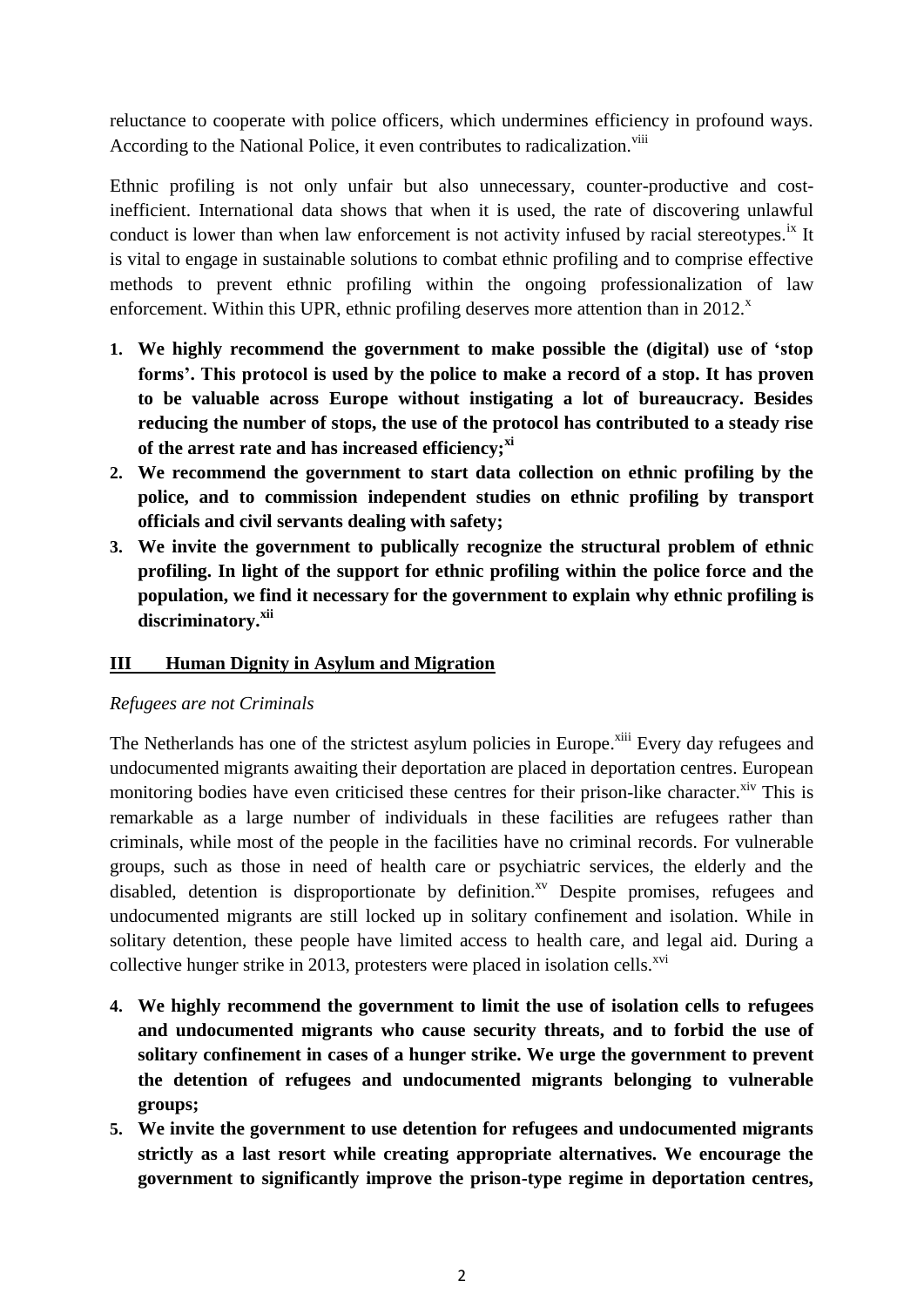# **by allowing for more outside and visiting time, and the use of mobile phones and computers inside the cell.**

### *Beg your pardon*

In 2013, the Dutch Parliament adopted legislation permitting children at the age of 18 who have lived in the Netherlands for more than five years to receive a permanent residence permit (*Kinderpardon*). These children have grown up in the Netherlands, are rooted in the country and play and study here. Sending them back to the country where they were born, or where there parents came from would significantly harm their development. However, since 2013, 92% of the requests for a permanent residence permit have been denied.<sup>xvii</sup> The application procedure is highly conditional, and the government is very strict in its application of the law. Many children are refused a permit because their family, in the past, was supposed to have lacked cooperation with the government on returning home. Children are becoming the victims of decisions made by grown-ups. The Netherlands' Ombudsman for Children has therefore requested that government extend the application of the legislation.<sup>xviii</sup>

## **6. We request the government to extend the application of the legislation on 'rooted' children and permanent residence.**

### *Undocumented Migrants in Limbo*

Many undocumented migrants cannot return to their country of origin due to fear of getting killed, missing of identity papers, bad health or mental illness, or a non-functioning government. These undocumented migrant have no (legal) status or work in the Netherlands and no insurance to cover for health care expenses. Many of them have psychological problems and are in distress.

Since the 1990s, undocumented migrants are offered basic services in an accommodation center in a village in the North-East of the country. The problem here is that shelter and food are conditional to cooperation with expulsion. Freedom is restricted. In 2014, the European Committee of Social Rights (ECSR) concluded that the government of the Netherlands denied undocumented migrants their basic social rights. According to the Committee, adult irregular migrants at risk of destitution should have unconditional access to emergency shelter and food to protect their human dignity.<sup>xix</sup> For many undocumented migrants return is not an option. In a response to the Committee, the Dutch government has proposed to expand the number of accommodation centers throughout the Netherlands. However, the conditions for a piece of bread and a roof over one's head are still the same. Municipalities and civil society stress that human rights such as basic shelter and a piece of bread cannot be made conditional on cooperation with expulsion. $^{xx}$  They now provide or continue to provide their own basic services, in serious risk of a cut on funding by the national government.

In the past year, the influx of (Syrian) refugees has requested most government attention. However, the lives of a smaller group of undocumented migrants should not be forgotten. Under the current circumstances, individual migrants are refused access to food and shelter. Many undocumented migrants have difficulties in accessing medical and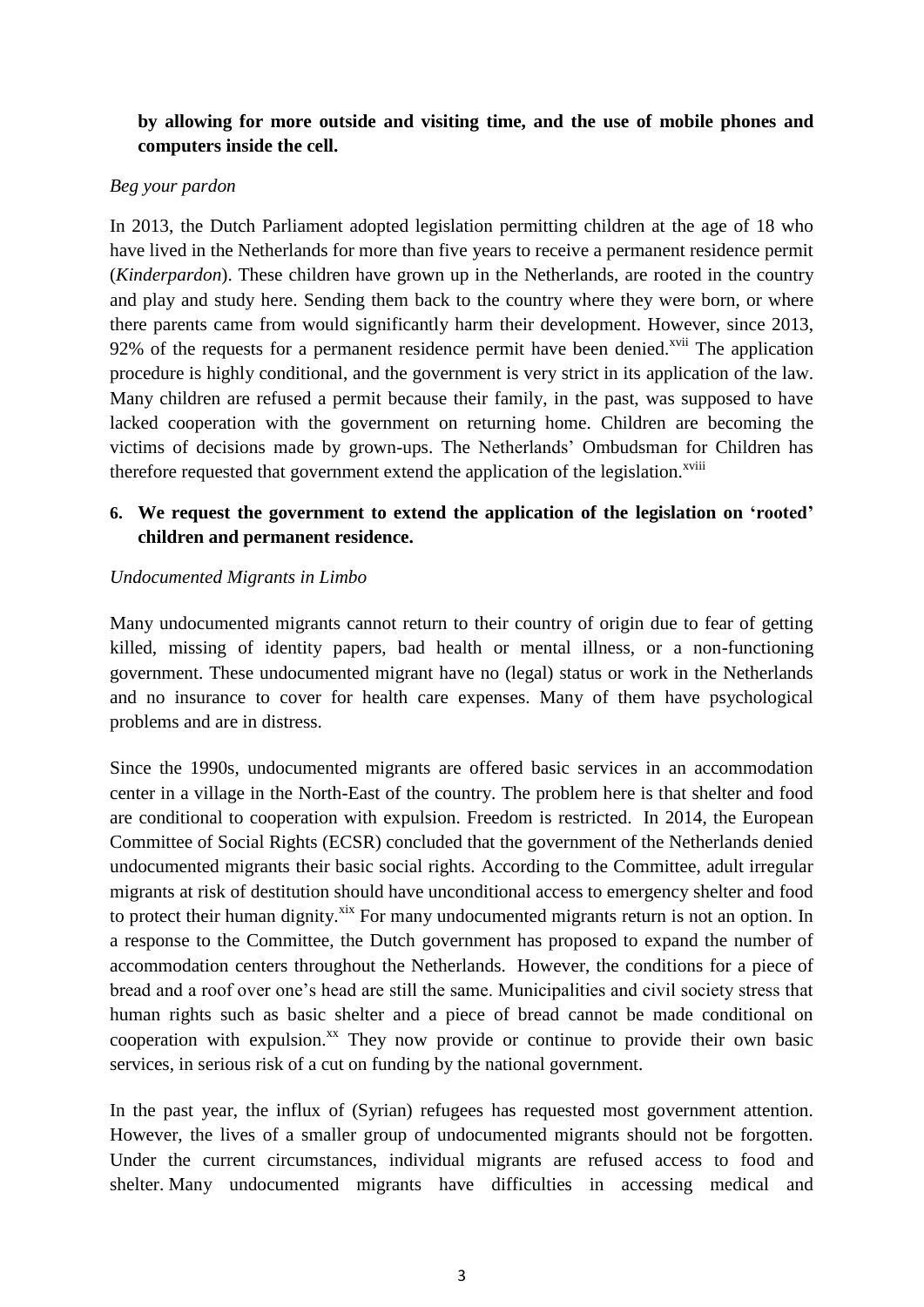psychological support <sup>xxi</sup> Moreover, as undocumented migrants are not allowed to legally work, or even volunteer, they cannot make themselves useful to Dutch society.<sup>xxii</sup> Starting an education or doing an internship is not permitted after the undocumented migrant turns eighteen. Many undocumented migrants have no hope of improving their situation.

- **7. We recommend the government to ensure that undocumented migrants at risk of destitution have unconditional access to basic needs (emergency shelters, hospices, food and clothing);**
- **8. We invite the government to increase awareness of existing regulations on access to health via a campaign, and to guarantee that the special needs of undocumented migrants with mental and physical disabilities are protected in collaboration with civil society.**

#### *Victims of over-generalization*

Close to 100 Afghans in the Netherlands belong to the so-called 1F-group. They are suspected of having committed war crimes in the 1980's and 1990's in Afghanistan under Article-1F of the *UN Refugee Convention (1951).* The attribution of the 1F-status to Afghan refugees is based on an official report of the Dutch State in 2000.<sup>xxiii</sup> In this report all employees of the Afghan secret service (Khad) in the 80's and 90's are designated to have committed war crimes regardless of their duties. It is on this basis that the government rejects their request for asylum, and that many individuals end up in a legal limbo.

So far, the government has only commenced criminal prosecution in two cases. Many other Afghanis find themselves in a legal void, excluded from some basic facilities and rights. They are not permitted to work and are excluded from social services. The family members of these Afghanis in the Netherlands, who either have a residence permit or Dutch nationality, cannot obtain (full) allowances because of their 1F-status. Return to Afghanistan is not a safe option for most of the people in the 1-F group. For some Afghanis, this situation has been the case for fifteen years. No other country has been reported to treat their permanent residents or citizens in such a detrimental manner.<sup>xxiv</sup>

**9. We urge the government to discard the overly-broad 1-F categorization and to review best practices from abroad. It is important that family members are not affected by the designation of their partner or guardian as 1-F.**

### **IV Nobody is Innocent. Privacy in the Netherlands**

### *Big Brother Award for Minister of the Interior*

Journalists, lawyers and human rights organizations are seriously concerned about the take of the Dutch government on privacy. $^{xxv}$  In October 2015, the Minister of the Interior was awarded the Big Brother Award for his bill on the secret service and intelligence agencies. The new bill once again expanded the powers of the State. It proposed to allow non-specific bulk interception of communications data, creating a 'drag-net' that involves massive amounts of data of innocent persons.<sup>xxvi</sup> The National Human Rights Institute has stated: 'the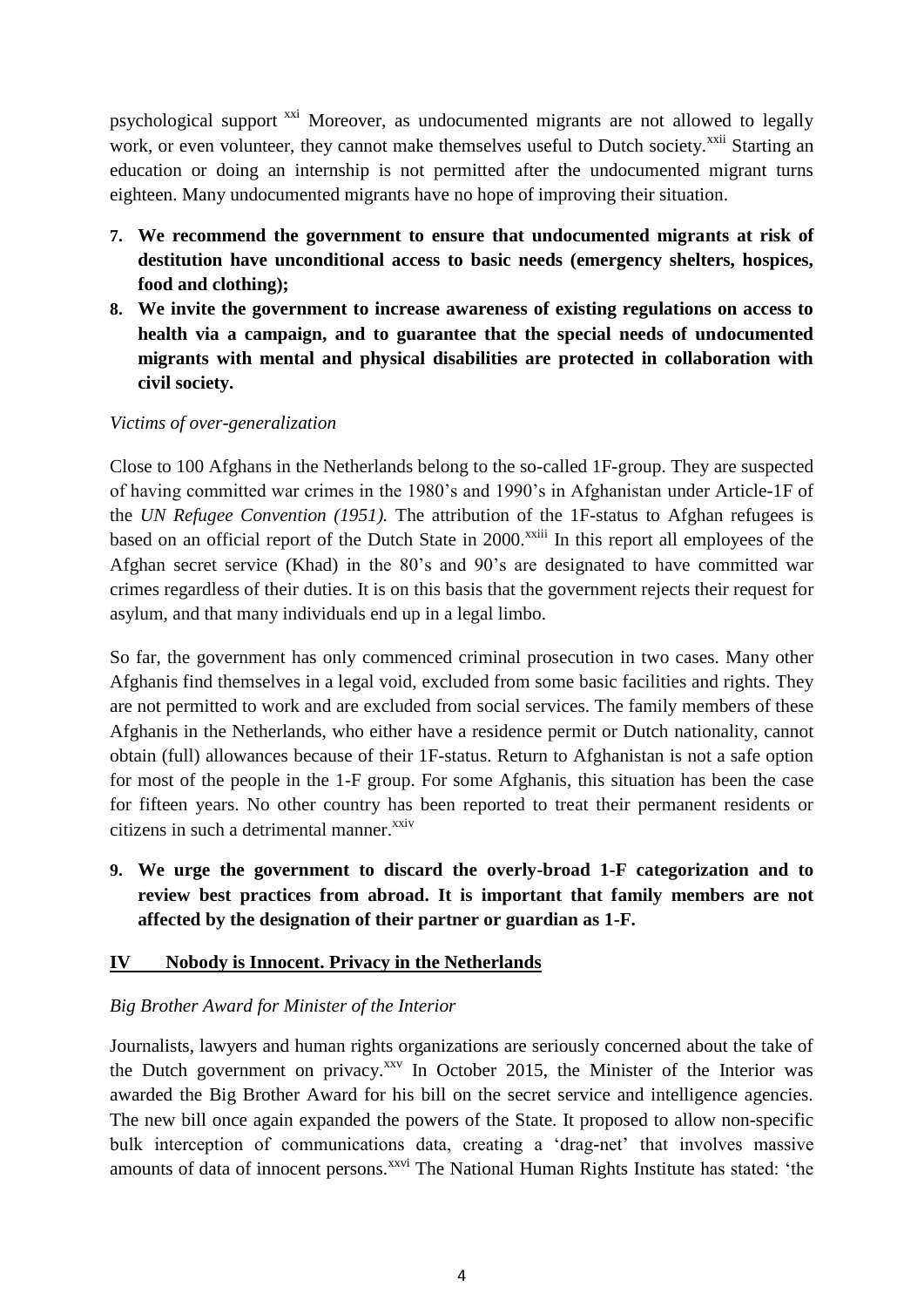enormous impact these new powers will have on the privacy of all citizens is unacceptable from a human rights perspective.<sup>\*\*\*\*ii</sup> Though independent review will be provided in the new version of the bill, experts that have drafted the Privacy Impact Assessment are still very critical of the wide-ranging power to directly intercept bulk communications, as well as the power to hack innocent third persons' computers and the sharing of bulk data with foreign intelligence services without checking the reliability and relevance of these data.<sup>xxviii</sup> It is without a doubt that the security of the Netherlands is vital, but checks and balances should be in place. Special attention should be given to lawyers and journalists. Only following public interest litigation, the government accepted judicial review in cases where lawyers and journalists are involved.<sup>xxix</sup>

**10. We recommend the government to take heed of the recommendations in the Privacy Impact Assessment: amongst other things, to provide more safeguards with regard to the sharing of data with foreign intelligence services and to reconsider the plan to hack third parties.**

#### *Criminal law and privacy: the government knows where you are now*

Dutch police and criminal justice authorities have a wide range of powers and possibilities at their disposal that infringe privacy. Dutch figures with respect to telephone tapping are incredibly high, even compared to the United States.<sup>xxx</sup> Municipalities are allowed to use flexible cameras to detect small crime. Automatic Number Plate Recognition data is in use for criminal investigations; the Minister has proposed to keep the data of innocent car drivers for four weeks.<sup>xxxi</sup> Moreover, the government has proposed a bill that will make it possible for criminal justice authorities to secretly enter computers and mobile phones inside and (sometimes) outside the country, to observe and copy information and even to make information inaccessible. $^{xxxxi}$ 

On April 8, 2014, the European Court of Justice declared the European Data Retention Act to be invalid because it was lacking in adequate safeguards. The case concerned the obligation of companies to retain the telephone and internet metadata of innocent persons. Such metadata reveals with whom an individual has communicated with, where and when. In July 2014, the Council of State advised the Dutch government to repeal the Retention Act for Telecommunication as it violates fundamental human rights. The Data Protection Authority notes that the need to keep all telephone and internet data is insufficiently justified.<sup>xxxiii</sup> Data could be used not only for the most serious crimes, but even for crimes such as bicycle theft.<sup>xxxiv</sup> The government however refused to render the Act inoperative as long as a new Act was being prepared. The new Act proved to be just as problematic.<sup>xxxv</sup> In 2015, an NGO coalition succeeded in its appeal to a Dutch court about legislation impeding on fundamental human rights. The Court ultimately rendered the law on data retention to be inoperative.<sup>xxxvi</sup>

**11. We encourage the government to make sure that data gathering and retention for criminal law purposes does not amount to mass surveillance of innocent persons and to put in place adequate safeguards (judicial review, very serious crimes, and safety measures) for the use of such data. We recommend the government to reconsider the**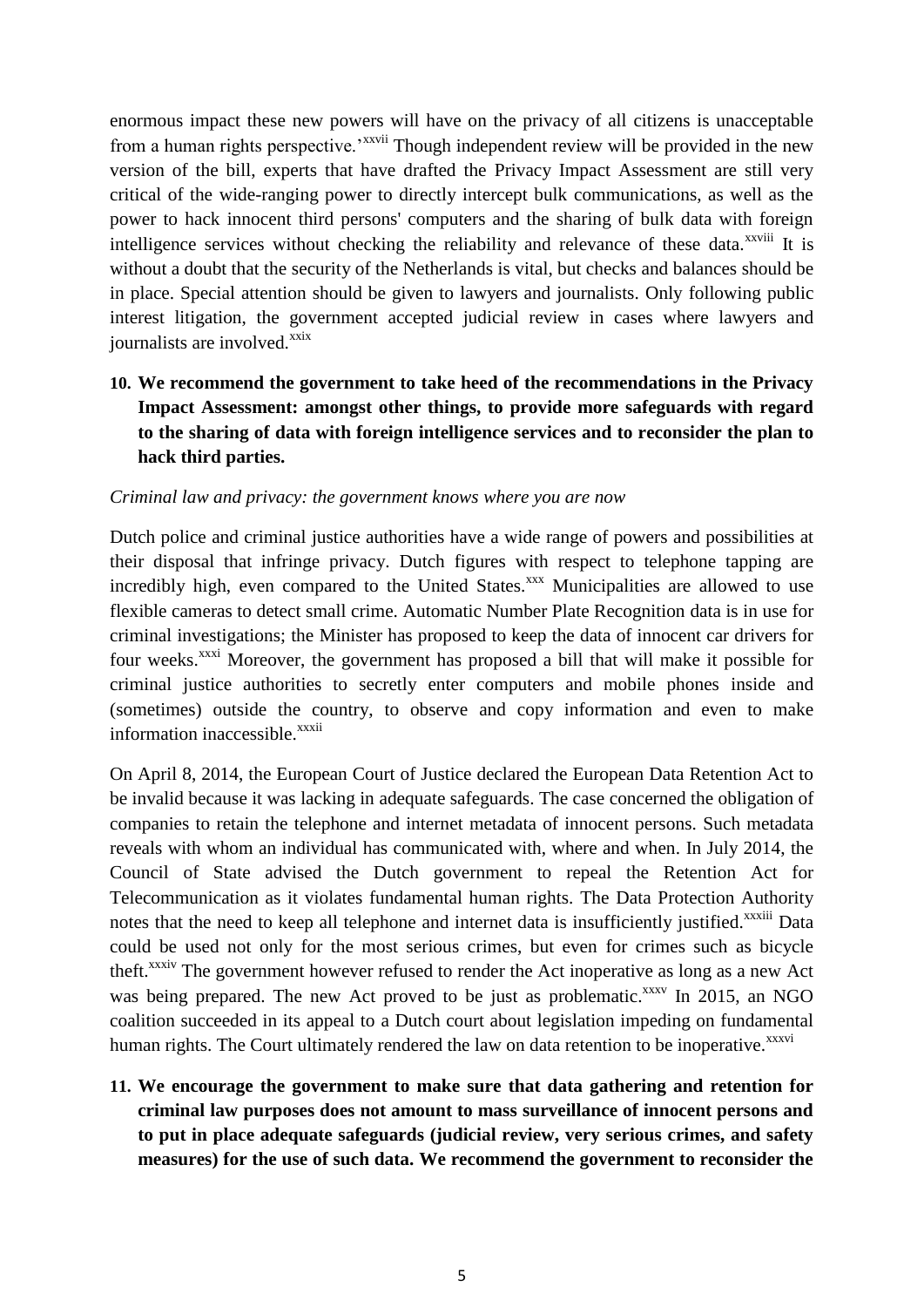# **current bill that would allow the government to hack our smartphones and computers.**

### *An undisturbed 'phishing expedition'*

The System Risk Indication (SyRI) is a law that is in effect since  $2014$ <sup>xxxvii</sup> SyRI is an instrument that links personal information from all citizens in order to predict fraud. It is originally meant as a way to prevent social security and tax fraud. Based on all the information available, risk profiles are made and all persons that pop up are investigated, even if there is no specific indication that fraud is committed. Instead of a reasonable suspicion, the government predicts on the basis of big data that who is going to engage in criminal activities, and hence needs to be followed. The Council of State and the Data Protection Authority have both criticised the government for its use of SyRI. The Council of State has expressed its concern in an aadvisory opinion, in which it spoke of a 'far-reaching restriction of the right to respect for private life.' The Council of State concluded that 'there is hardly any personal information that may not be processed within SyRI'. Famous writer Tommy Wieringa wrote about this law: 'the government and the terrorist have the same view of humanity: nobody is innocent.'<sup>xxxviii</sup>

The government is currently positioning itself on how to use Big Data and how to deal with profiling and predictive policing. SyRI is part of this assessment. On a positive note, the government has set out to carry out Privacy Impact Assessments for laws that may infringe upon the right to privacy, and it supports 'privacy by design' solutions. It is important that the government implements, at least, the recommendations for safeguards that the Dutch privacy coalition – which consists of lawyers, journalists and  $NGOs$  – has suggested.<sup>xxxix</sup>

- **12. SyRi is disproportionate and its use must be stopped until adequate safeguards are in place. Amongst other things, we recommend the government to actively inform citizens if and why they are classified as a 'risk case';**
- **13**. **We recommend the government to stay vigilant when making new laws and policies that touch upon privacy issues, taking into account the necessity and effectiveness of these laws.**

### **V Fail! Dutch Schools and Human Rights Education**

In the Dutch education system, pupils study the female organs of a flower. Yet, research shows that schools spend little time on human rights and citizenship.<sup>xl</sup> With respect to recognizing and understanding citizenship and human rights, Dutch school children score relatively low in comparison to their European peers.<sup>xli</sup> Teachers complain that they do not have the training and tools to teach 'sensitive topics'.<sup>xlii</sup> This is worrying in light of the polarization in society, homophobia, and the debate on religious freedom and freedom of speech. Four out of ten women experience some form of sexual violence.<sup>xliii</sup> It is highly ironic that the Foreign Minister recommends human rights education to other countries, while human rights education is still absent on the domestic level in Dutch schools.<sup>xliv</sup>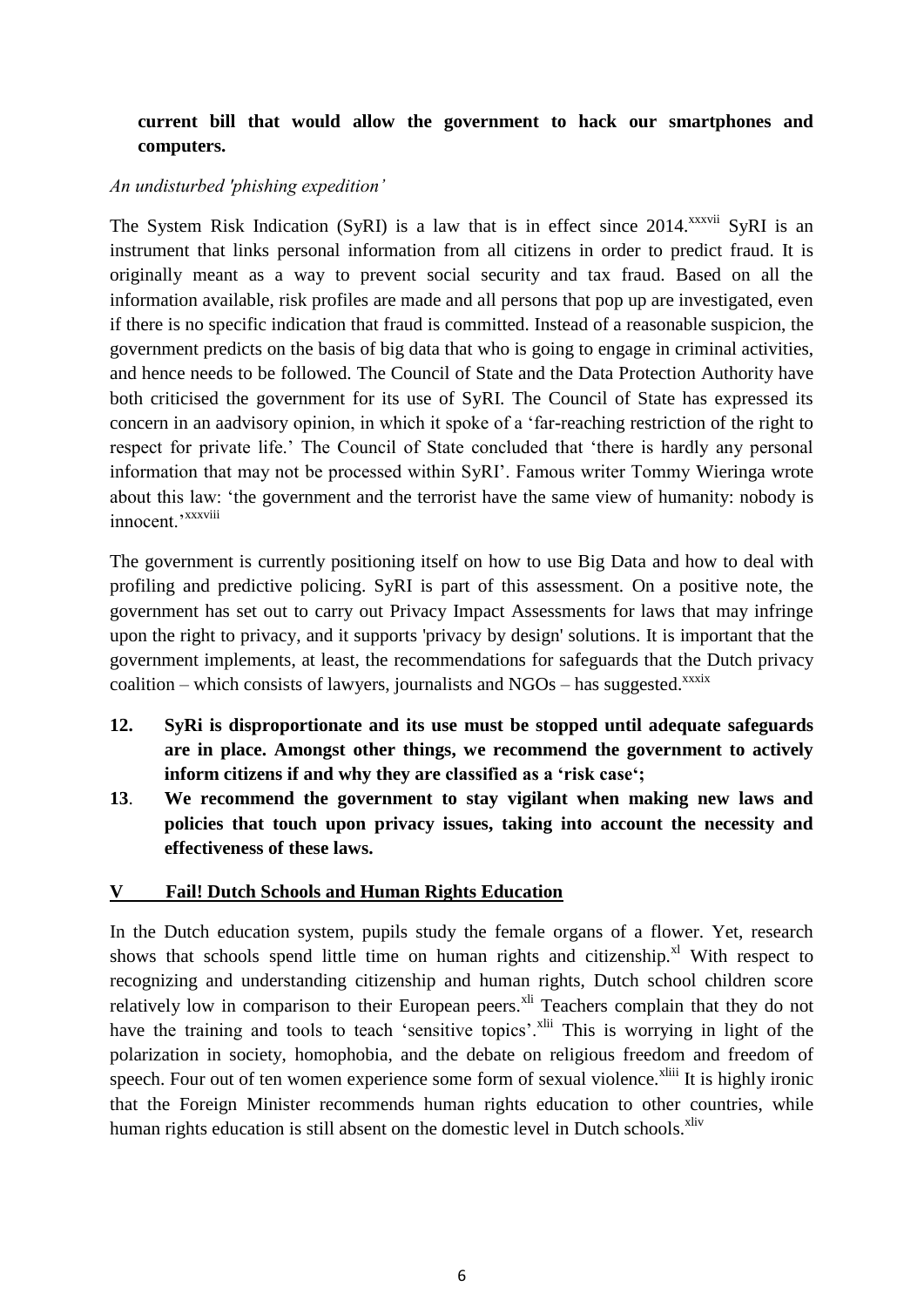The government is reluctant to take responsibility for setting learning objectives, and does not comply with international law.<sup>xlv</sup> Dutch NGOs and the National Human Rights Institute lack the mandate, capacity and the means to fill this gap completely and structurally. This has led to the situation that some pupils study (only aspects of) human rights, while others do not study human rights (at all). Teachers have regularly indicated that they are flooded by shortterm projects and methods. Every so often the government sets ad hoc and trendy learning objectives, without a holistic approach that can bring people to understand the meaning and scope of their own rights and those of others, and the values that we are so keen to preserve. In line with the Constitution, it is important that the government does not tell schools *how* to teach, but it is responsible for setting minimum requirements on *what* to teach, and for providing training and tools to teachers.

This is the third time that Dutch NGOs report on the absence of human rights education in the Netherlands in the context of the UPR. All children in the Netherlands deserve human rights education that is concrete and practical and related to local, national and international issues. In spring, an independent commission set up by the government (*Commissie 2032*) has highlighted the need for human rights education.<sup> $x$ lvi</sup> It is essential to implement the conclusions of this report.

- **14. We highly recommend the government to make human rights education an integral part of the curriculum in the Netherlands for primary and secondary schools. We do not ask for a new subject, but for a set of minimum goals. We highlight the importance of comprehensive sexuality education and the necessity of attention for the colonial past and the history of migrants in this context;xlvii**
- **15. We deem it important that every teacher in primary and secondary education has had adequate training on human rights education.**

### **VI Social rights Matter**

#### *Minimum Rights and Income*

In the Netherlands, the rich are getting richer and the poor are getting poorer. Debts are becoming an increasing problem for the poor. Labour market statistics show a drastic increase in the number of 'working poor'. At the lower end of the labour market, work has become less rewarding. Some individuals work several part-time jobs without receiving adequate income. Poverty disproportionally affects women more than men, and many 'working poor' are single mothers<sup>xlviii</sup>

Most workers in the labour market of the Netherlands are covered by collective labour agreements. However, some groups are effectively excluded from this protection. For these groups, their rights may exist on paper, but their ability to enforce these rights is limited. When they complain against maltreatment, they often lose their jobs. At the same time, the workers are cheap and pose unfair competition to those with 'typical' labour contracts. Many individuals without collective labour agreements are migrants.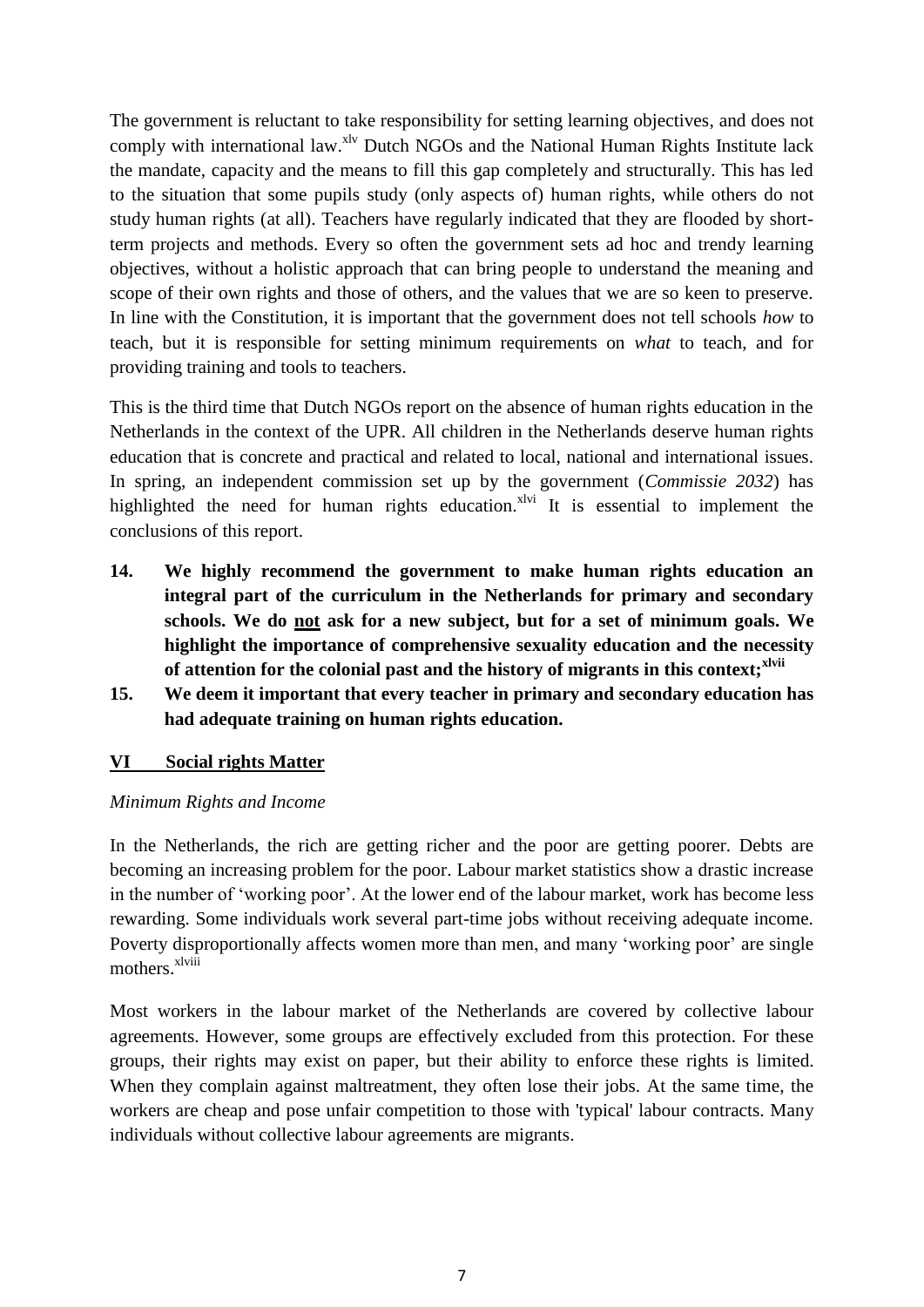# **16. We recommend the government to guarantee minimum rights and income for all, by working closely with Labour Unions and Employers. Het** *verdringsprotocol***, crafted with some local municipalities is considered a best practice.**

## *Equal Opportunities for Elderly, Ethnic Minorities, Women and People with Mental and Physical Health Issues*

Labor market discrimination is a major problem within the Netherlands. It starts at the job application process. Consciously or unconsciously, employers sometimes make demands that are inherently discriminatory. Two groups are particularly affected by this: the elderly and ethnic minorities. Even highly educated ethnic minorities in the Netherlands find it difficult to get a job, and (feel like they) have to change their name from Mohammed to Mark to get a fair chance. Whereas between 2013 and 2015, 25.7 % of the persons who are ethnically Dutch found a job within three months, only 19.8 % of non-western high-skilled minorities found a job within three months. $x<sup>lix</sup>$  Moreover, an estimated number of 65.000 women in the Netherlands face discrimination when contracts are not renewed because of pregnancy.<sup>1</sup> In an individual complaints procedure, the UN committee on women's rights (CEDAW) has called upon the government to allow for maternity benefits for all women. This includes an arrangement for the self-employed women and entrepreneurs who gave birth between 1 August 2004 and 4 June 2008 and have not received any form of compensation.<sup>li</sup> Beyond labor market discrimination, we highlight that due to mental and physical health issues a group of children in the Netherlands do not fit (special needs) schools, and have not been receiving proper education.<sup>lii</sup>

- **17. Anonymised job application is proven to be effective. We highly recommend the government to start a pilot with anonymised job applications on the national level, and to invite major corporations to join the pilot.liii We encourage the government to start the actual use of the blacklist for federal government contractors engaged in discriminatory practices;**
- **18. We encourage the government to draft an action plan to combat pregnancy discrimination and on the role of men in light of pregnancy. We highly encourage the government to show ambition once more with regards to pregnancy leave for men by means of new legislation.**
- **19. We urge the government to provide tailor-made education to drop-outs with mental and physical health issues.**

### *A Stepping Stone to Work*

With the adoption of the Participation Act, unemployment benefits are made conditional to the person's willingness to accept unpaid work. It is important that regular paid jobs are not replaced by these non-remunerated tasks. It is vital that work serves as a stepping-stone to real labour market participation that is meaningful both to society and the person who is unemployed, and does not diminish the person's dignity. The law indeed provides some safeguards regarding these matters. However, many of the municipal authorities that are responsible for the actual process implementation disregard these safeguards. There are major differences in implementation throughout the country.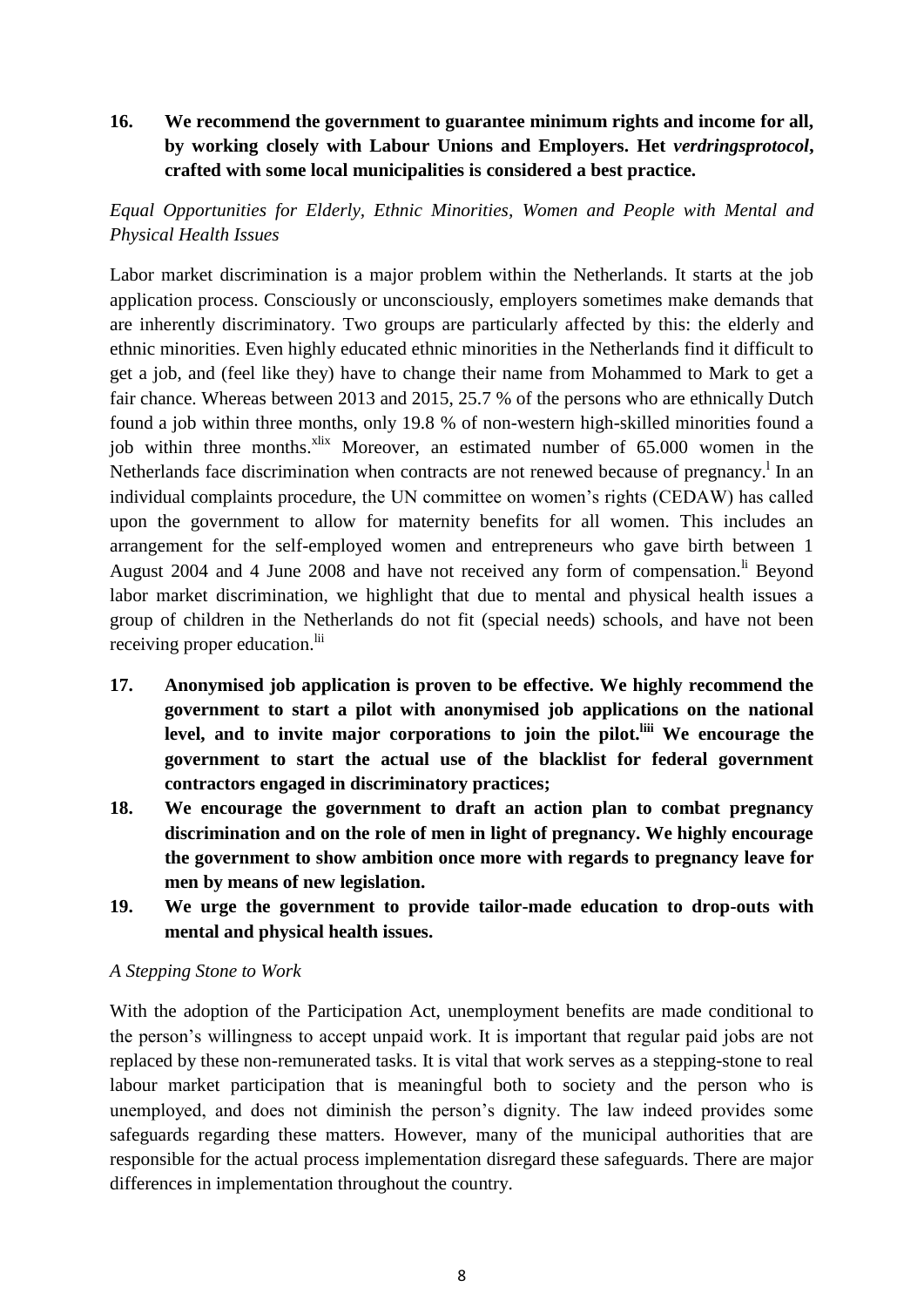**20. We request the government to guarantee flexibility to those unemployed who are already engaged in positive social activities, and to create possibilities for hybrid forms of work or (collective) entrepreneurship in combination with part-time unemployment benefits.**

### *Lagging Behind: Optional Protocol on Economic, Social and Cultural Rights*

In December 2008, the General Assembly adopted the Optional Protocol to the Convention on Economic, Social and Cultural Rights. Under the protocol, victims of violations of human rights such as the right to health, education, food or housing, who are unable to seek relief for their claims within their own country, may seek international redress. The Dutch government was among the first to sign the Protocol, but has – since then - been studying the ratification. The House of Representatives and Senate have inquired, and adopted several resolutions. Iv In the past years, many European countries – including France, Belgium, Spain and Finland have ratified the Protocol.

## **21. We highly recommend that the government finally ratify the Optional Protocol on Economic, Social and Cultural Rights.**

#### *Business and Human Rights*

In the Netherlands, the human rights responsibilities of business actors are mostly limited to voluntary and business-led initiatives. However, the UN Guiding Principles on Business and Human Rights also call for an active role of the State and coherence among all areas of law and policy. This implies that duties of care should not only be contained in non-binding soft law instruments, but also in legally binding measures. Duties of care should concern the entire corporate supply chain. This includes closer scrutiny of tax rulings with businesses registered in the Netherlands that violate property rights.<sup>1v</sup> Since the Friday Alfred Akpan v. Shell case, it is evident that Dutch civil law has substantial barriers which prevent victims of human rights abuses caused by corporations to seek redress.<sup>1vi</sup>

- **22. We encourage the government to give more priority to filing cases against businesses for gross human rights violations;**
- **23. We recommend the government to either lower litigation costs or increase legal aid for victims of human rights abuses by Dutch companies. Similar to the common law discovery procedure, there should be increased accessibility to gain access to internal business documents to use as evidence. We recommend the government to extend the jurisdiction of its civil courts over corporate subsidiaries, regardless of where these subsidiaries are located, provided the parent company is incorporated in the Netherlands.**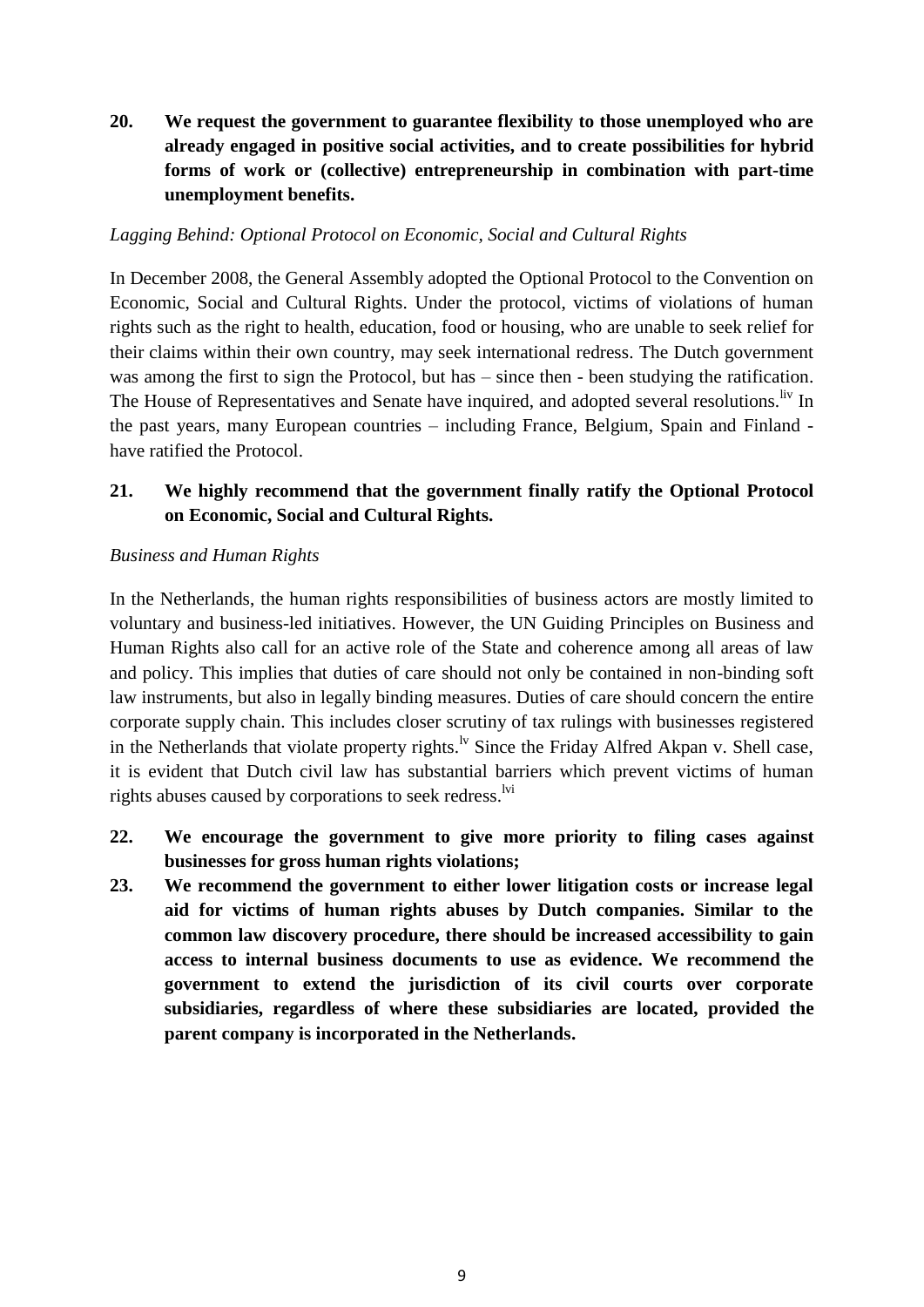### **VII Human Rights Infrastructure**

#### *The No-Action Plan*

In December 2013, the Dutch government adopted its first ever National Action Plan on Human Rights. The undersigning NGOs are unhappy with the actual consultation process, the outcome document, and the political implementation. The document fails to meet a vast amount of criteria mentioned in the UN Handbook on Human Rights Plans of Action such as: 1) in-depth consultation 2) broad consultation; 3) high-level support; 4) publicity and outreach 5) realistic prioritization and action-oriented approach; 6) a clear baseline and a concrete set of new activities 7) generating commitment to concrete action; and 8) evaluation and review.<sup>Ivii</sup> This has led to a very poor implementation, with only two debates within the Parliament. During the debate, various Members of Parliament have blamed the Minister of the Interior for not making use of his coordinating role, and for not taking an active or activating role.<sup>Iviii</sup> In the words of the Minister of Foreign Affairs: it is important to prevent human rights from being reduced to an empty ritual (of checklist-diplomacy) whose original meaning has been forgotten.<sup>lix</sup>

- **24. We recommend the government to commission an independent evaluation of the Action Plan and its implementation. NGOs welcome a traffic light rating system for performance monitoring, and a set of concrete recommendations;**
- **25. We request the government to draft a new Action Plan on the basis of the UN Handbook and the external evaluation. NGOs welcome a number of concrete and realistic priorities and a list of actions;**
- **26. We encourage the government to appoint a high-level civil servant, responsible for coordinating domestic human rights issues at the governmental level and reaching out to other stakeholders. The current Human Rights Ambassador focuses on matters of foreign policy only;**
- **27. We recommend that official consultations on human rights are specific and action-oriented. Consultations should embrace the broadest range of participants from all sectors of society;**
- **28. As elections take place in March 2017, we highly encourage the incoming government to include in the coalition agreement a paragraph about proposed actions regarding human rights within the Netherlands.**

### *The Local Relevance of Human Rights*

Where, after all, do universal human rights begin? In small places, close to home: neighborhoods, schools, factories, farms, or offices. $\frac{1}{x}$  In the past years, human rights have gained importance at the local level. The cities of Amsterdam (2016) and Utrecht (2011) have drafted an action plan.<sup>1xi</sup> Moreover, as of 2015, municipalities have new responsibilities in the domains of youth care, long-term care and income support, touching upon issues of human rights. Municipalities are incentivized to minimize expenditure on their new tasks, which entails a risk of under provision. Human Rights institutions and NGOs are worried about the ability of some people to claim their basic rights and services on their own account in a highly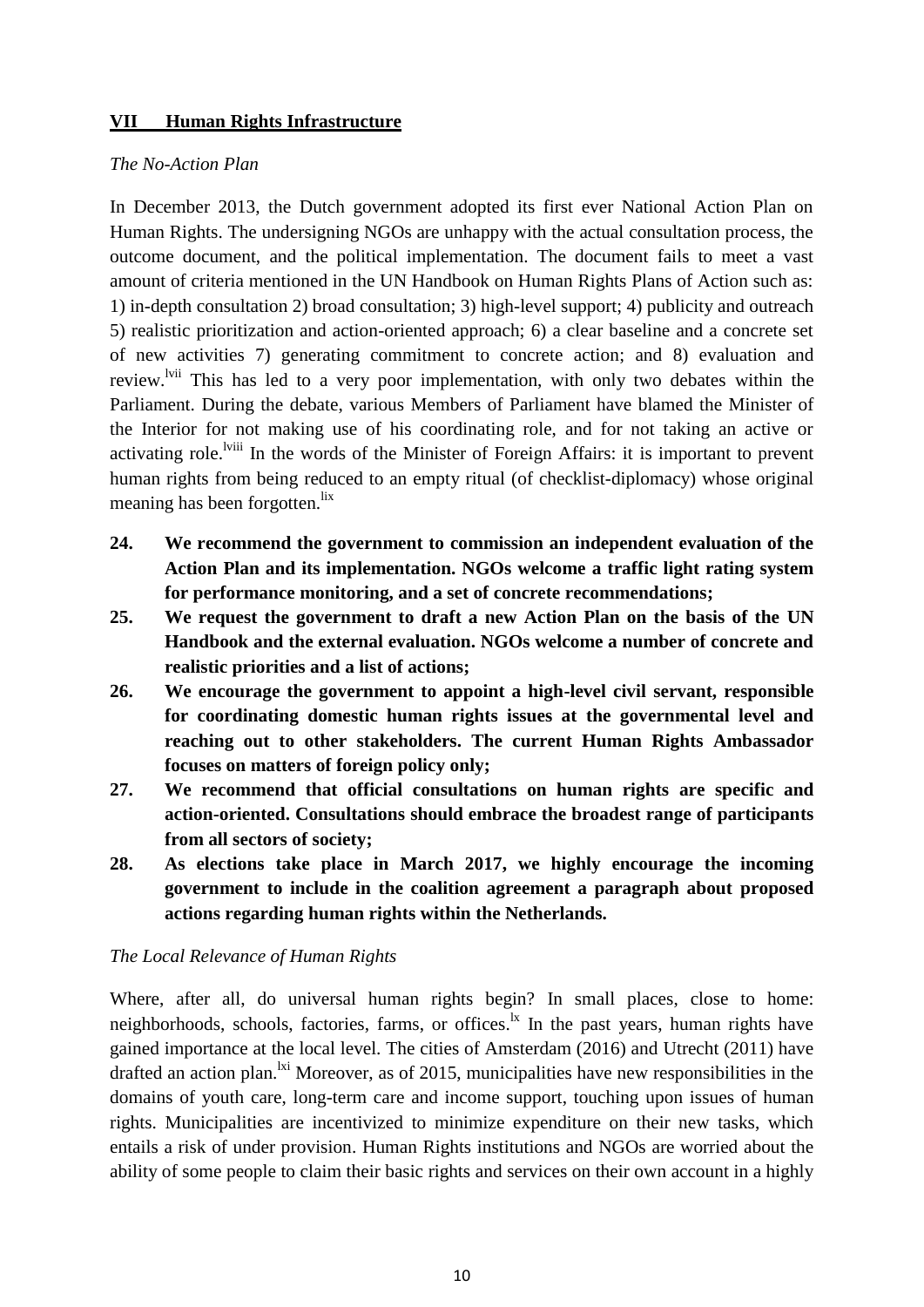technocratic and technologically advanced country, and the number of recent complaints.<sup>1xii</sup> New research shows that 77% of all the municipalities does not meet the minimum legal standards in terms of providing basic cleaning services to the much-needed.<sup>Ixiii</sup> The National Human Rights Institute has developed a framework for human rights and social policy at the local level.<sup>lxiv</sup> NGOs are eagerly awaiting the promise of the government to take action on human rights training for local civil servants. <sup>lxv</sup>

- **29. We recommend the government to develop human rights training for local civil servants and semi-independent government institutions working with vulnerable groups, and to fully include in relevant decision-making meetings on this matter municipalities, practitioners and NGOs;**
- **30. We encourage the government to raise awareness on the importance of human rights at the local level, to share important best (inter)national practices and tools, and to further develop the local framework with practitioners, the National Human Rights Institute and the Union of Municipalities. We encourage the government to assist those municipalities who do not have an anti-discrimination or human rights action plan at this point.**

### *Human Rights Defenders within the Netherlands*

Human Rights defenders abroad are a matter of great concern to the Foreign Ministry. <sup>Ixvi</sup> At the same time, the government has an obligation to protect human rights defenders under its jurisdiction. This also includes people working at the international organizations in The Hague and at NGOs. In August 2016, there has been widespread publicity about a lawyer based in the Netherlands working for the internationally well-regarded NGO Al Haq, who received death threats against herself and her family. Lawyers from Amnesty International and FIDH who assisted her were threatened as well. The organizations were forced to temporarily close their offices in The Hague. Measures taken by the government to protect human rights defenders under its jurisdiction are currently inadequate.<sup>lxvii</sup>

- **31. We highly recommend the government to establish a focal point for human rights defenders with sufficient expertise, dedication and authority and to provide safe and secure work space for human rights defenders in need;**
- **32. We recommend the government to collect and analyze systematic documentation of threats against human rights defenders and to instruct relevant authorities to take protective measures.**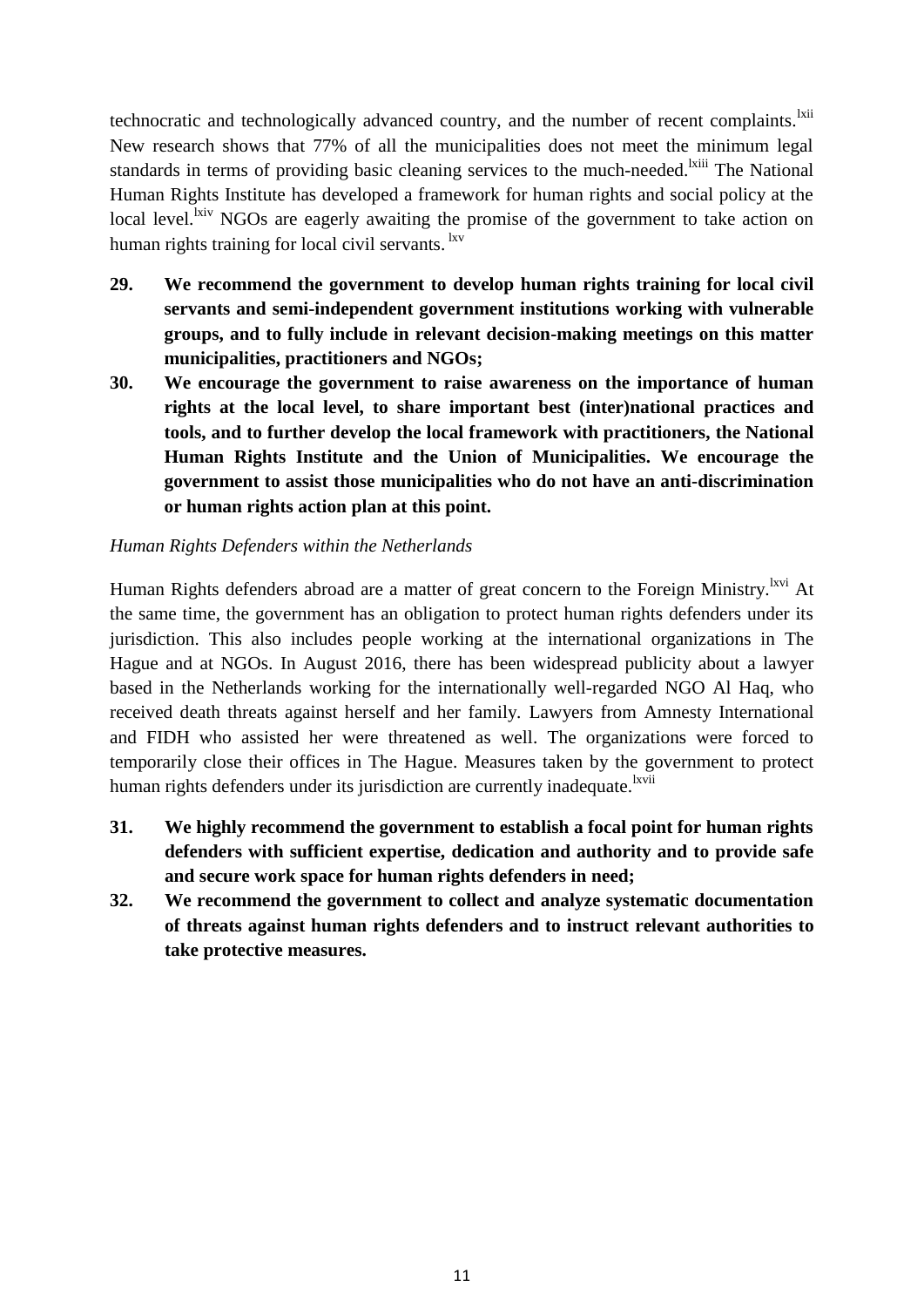iii Krommendijk, J., *The domestic impact and effectiveness of the process of state reporting under UN human rights treaties in the Netherlands, New Zealand Finland*, Maastricht University (dissertation), 2014. iv www.equally-ours.co.uk

v 'Intern politierapport Oost-Brabant: etnisch profileren komt op grote schaal voor', *NPO Brandpunt*, broadcast 6 September 2016, links to several police reports: http://brandpunt.kro-ncrv.nl/brandpunt/uit-internepolitierapporten-blijkt-dat-merendeel-agenten-etnisch-profileren-gerechtvaardigd-vindt/;

vi Cankaya, S., *Buiten veiliger dan binnen. In- en uitsluiting van etnische minderheden binnen de politieorganisatie*, 2011; Mutsaers, P., *A Public Anthropology of Policing: Law Enforcement and Migrants in the Netherlands*, 2015.

**vii** https://www.nrc.nl/nieuws/2016/05/30/etnisch-profileren-gebeurt-ook-als-je-typhoon-heet-a1402599; https://www.nrc.nl/nieuws/2016/06/11/zo-praat-de-politie-over-typhoon-onder-elkaar-1627729-a1507052 viii 'Ethnic Profiling Solutions Discussed at Dutch Human Rights Dialogue', *liberties.eu*, 12 April 2016: http://www.liberties.eu/en/news/human-rights-dialogue-solution-to-ethnic-profiling-in-netherlands.

ix Open Society Justice Initiative, *Ethnic Profiling in the EU: Pervasive, Ineffective, and Discriminatory*, 2009. <sup>x</sup> Dutch UPR 2012: http://www.ohchr.org/EN/HRBodies/UPR/Pages/NLSession13.aspx.

xi College of Policing, Force Stop Search web pages: http://www.college.police.uk/What-we-do/Support/ uniformed-policing-faculty/stop-and-search/Pages/Force-Stop-Search-web-pages.aspx. E.g. Nottinghamshire. xii Uitslag Stelling: 'Een noodzakelijk kwaad', *De Telegraaf*, 2 juni 2016:

telegraaf.nl/watuzegt/25912269/Etnisch\_profileren\_verbannen.html; http://nos.nl/artikel/2109286-2-op-de-3 nederlanders-steunen-etnisch-profileren.html.

xiii WODC report, *How (un)restrictive are we? 'Adjusted' and 'expected' asylum recognition rates in Europe*', Cahiers 2015-10; Nederlands asielbeleid een van de strengste van EU', *NRC*, 4 februari 2016;

https://www.nrc.nl/nieuws/2016/02/04/nederlands-asielbeleid-een-van-de-strengste-van-eu-a1409602. xiv *Report to the authorities of the Kingdom of the Netherlands on the visits carried out to the Kingdom in Europe, Aruba, and the Netherlands Antilles by the European Committee for the Prevention of Torture and Inhuman or Degrading Treatment or Punishment (CPT) in June 2007*, 5 February 2008, CPT/Inf (2008)2; *Report by the Commissioner for Human Rights*, Mr Thomas Hammarberg on his visit to the Netherlands, 21-25 September 2008, 11 March 2009, 8 CommDH(2009)2.

xv Report by Amnesty International, Dokters van de Wereld, Stichting LOS and Meldpunt Vreemdelingendetentie: *Opsluiten of beschermen? Kwetsbare mensen in vreemdelingendetentie*, 25 April 2016. <sup>xvi</sup> These hunger strikes took place in the Justitieel Complex Schiphol (JCS, the detention center at Schiphol Airport which is used for border detention) and the Detention Centre of Rotterdam. Two complaints were made: 8 August 2013, Beklagcommissie Detentiecentrum Noord-Holland, locatie Schiphol, DS2013/056.

xvii Jaarbericht Kinderrechten 2016, p. 27.

**.** 

xviii 'Kinderpardon: zijn de voorwaarden te streng?', *Nieuwsuur*, 20 mei 2016:

http://nos.nl/nieuwsuur/artikel/2107226-kinderpardon-zijn-de-voorwaarden-te-streng.html.

xix *Conference of European Churches (CEC) v The Netherlands*, complaint no. 90/2013, 1 July 2014; *European Federation of National Organizations working with the Homeless (FEANTSA) v the Netherlands*, complaint no. 86/2012, 2 July 2014.

xx 'Gemeenten oneens over bed-bad-brood', *Gemeente.nu*, 10 February 2016:

http://www.gemeente.nu/Sociaal/Nieuws/2016/2/Gemeenten-oneens-over-bed-bad-brood-2759137W/; Joint Parallel Report to the Sixth Periodic Report of the Netherlands on the ICESCR, 29 August 2016, signed by twenty NGOs, p. 33-34; Report by Amnesty International The Netherlands, *Mensenrechten op straat. Bed, bad, brood en de menselijke waardigheid in Nederland*, 10 November 2015.

xxi Report by the National Ombudsman, National Human Rights Institute (College voor de Rechten van de Mens) & Adviescommissie vreemdelingenzaken, *Medische zorg aan ongedocumenteerden: aanbevelingen*, 17 December 2015.

xxii *Vrijwilligerswerk door asielzoekers en statushouders in de opvang*, Gouvernement website, 20 June 2016: https://www.rijksoverheid.nl/documenten/brochures/2016/06/20/handreiking-vluchtelingen. http://iedereen-aandeslag.nl/manifest/.

xxiii 'Security Services in Communist Afghanistan (1978-1992), AGSA, KAM, KhAD and WAD' *('Veiligheidsdiensten in communistisch Afghanistan (1978-1992), AGSA, KAM, KhAD en WAD'*), the Netherlands Ministry of Foreign Affair, 29 February 2000, (DPC/AM 663896); 'Hezb-e Wahdat', the Netherlands Ministry of Foreign Affair, 23 June 2000, (DPC/AM-681499).

<sup>xxiv</sup> Rikhof ., The Criminal Refugee: the Treatment of Asylum Seekers with a Criminal Background in International and Domestic Law, 2012.

<sup>i</sup> Oomen, B.M., *Rights for Others. The Slow Home-Coming of Human Rights in the Netherlands*, 2013.

ii UNDP, Human Development Reports: http://hdr.undp.org/en/countries/profiles/NLD; https://www.unicefirc.org/publications/pdf/rc11\_eng.pdf.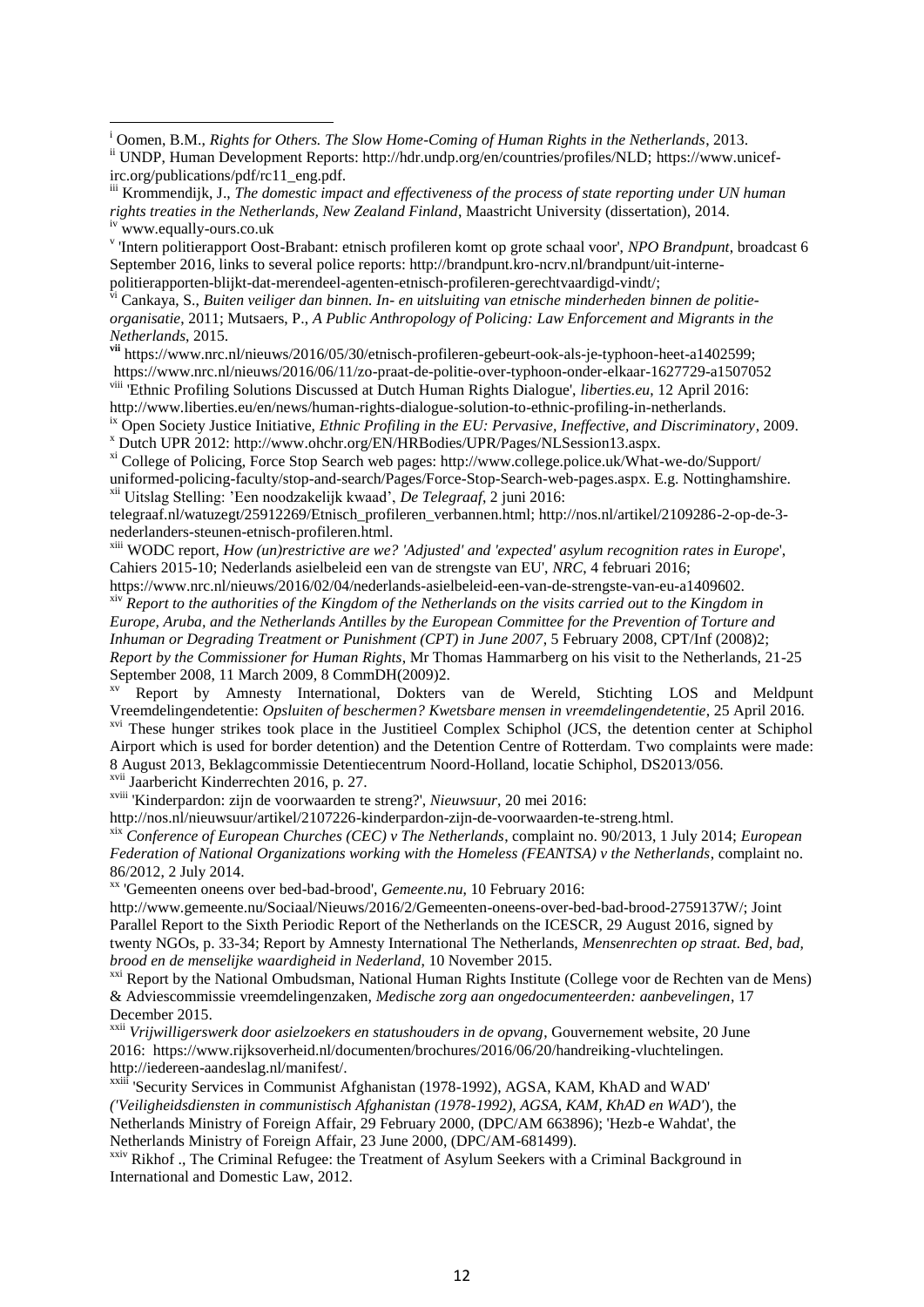xxv 'Minister Plasterk and national Police Force winners Dutch Big Brother Awards 2015', website post Bits of Freedom, 29 October 2015: https://www.bof.nl/2015/10/29/minister-plasterk-and-national-police-force-winnersdutch-big-brother-awards-2015/.

<sup>xxvi</sup> Blog post by Koot, M.R., 'Dutch intel bill proposes non-specific ('bulk') interception powers for "any form of telecom or data transfer", incl. domestic, plus required cooperation from "providers of communication services"', 2 July 2015: https://blog.cyberwar.nl/2015/07/dutch-intelligence-bill-proposes-non-specific-bulkinterception-powers-for-any-form-of-telecom-or-data-transfer-incl-domestic/.

xxvii 'Dutch intelligence-gathering reform bill sparks privacy concerns', *Reuters*, 1 September 2015: http://uk.reuters.com/article/uk-netherlands-security-idUKKCN0R14B020150901.

xxviii Koops, B.J., Roosendaal, A., Kosta, E., van Lieshout, M., & Oldhoff, E., *Privacy Impact Assessment Wet op de inlichtingen- en veiligheidsdiensten 20XX*, 2016:

https://www.aivd.nl/publicaties/rapporten/2016/05/03/privacy-impact-assessment-voorstel-nieuwe-wet-op-deinlichtingen--en-veiligheidsdiensten.

xxix 'Modernisering Wet op de inlichtingen- en veiligheidsdiensten: goede balans tussen veiligheid en privacy', Gouvernement website, 15 April 2016: https://www.rijksoverheid.nl/actueel/nieuws/2016/04/15/moderniseringwet-op-de-inlichtingen-en-veiligheidsdiensten-goede-balans-tussen-veiligheid-en-privacy.

xxx 'Nederland nog steeds wereldkampioen afluisteren', Privacy Barometer website, 19 juli 2013: https://www.privacybarometer.nl/nieuws/3821/Nederland\_nog\_steeds\_wereldkampioen\_afluisteren.

xxxi *Kamerstukken II* 2015/16, 33 542, nr. 20: https://zoek.officielebekendmakingen.nl/kst-781781.

xxxii Letter by NJCM, *Inbreng t.b.v. internetconsultatie conceptwetsvoorstel computercriminaliteit III*, 28 June 2013:http://njcm.nl/site/uploads/download/527; Memorie van Toelichting wetsvoorstel computercriminaliteit III, Gouvernement website, 22 December 2015:

https://www.rijksoverheid.nl/documenten/kamerstukken/2015/12/23/memorie-van-toelichting-wetsvoorstelcomputercriminaliteit-iii.

xxxiii <sup>i</sup>CBP adviseert over bewaarplicht telecomgegevens', Dutch Data Protection Authority ebsite, 16 February 2015, : https://autoriteitpersoonsgegevens.nl/nl/nieuws/cbp-adviseert-over-bewaarplicht-telecomgegevens. xxxiv 'Nederlandse bewaarplicht telecomgegevens geschrapt door rechter', *nu.nl*, 11 March 2015:

http://www.nu.nl/internet/4007876/nederlandse-bewaarplicht-telecomgegevens-geschrapt-rechter.html. xxxv Letter by NJCM, *reactie Internetconsultatie ontwerpwetsvoorstel aanpassing Wet bewaarplicht*, 30 December 2014: http://njcm.nl/site/uploads/download/600.

xxxvi The Hague Court 11 March 2015, case no. C/09/4\$0009 / KG ZA 14/1575: http://pilpnjcm.nl/wpcontent/uploads/2014/12/UITSPRAAK-11-MAART.pdf.

xxxvii 'Burger wordt straks doorgelicht zoals profiel van crimineel wordt opgesteld', *de Volkskrant*, 1 October 2014: http://www.volkskrant.nl/politiek/burger-wordt-straks-doorgelicht-zoals-profiel-van-crimineel-wordtopgesteld~a3759563/.

xxxviii Tommy Wieringa, Kousbroek lecture 2015, 12 April 2015: http://www.de-gids.nl/artikel/niemandsmeester-niemands-knecht; for more information on SyRI see the file 'Profiling and SyRI' by PILP-NJCM: http://pilpnjcm.nl/files/profiling-and-syri/.

xxxix 'Privacyzorgen over Big data-toepassingen bij de overheid', website Bits of Freedom, 16 August 2016: https://www.bof.nl/2016/08/16/privacyzorgen-over-big-data-toepassingen-bij-de-overheid/.

xl Maslowski, Naayer, Isac, Oonk & Van der Werf, 2010.

 $\overline{a}$ 

xli Schulz, Ainley, Fraillon, Kerr & Losito, 2010; Wagenaar, Van der Schoot & Hemker, 2011.

<sup>xlii</sup> Report: 'Social themes in class, how hard is it?', Research conducted on request of the Ministry of Education, ITS, Radboud University Nijmegen, June 2015.

xliii Graaf, H., de., Kuijer, H., Acker, J., van. & Meijer, S., *Seks onder je 25e. Seksuele gezondheid van jongeren in Nederland anno 2012*, Delft: Uitgeverij Eburon 2012.

xliv Speech by the Minister of Foreign Affairs of the Kingdom of the Netherlands, Bert Koenders, to the UN Human Rights Council, 'We are at a historic low point, let's end rituals', 2 March 2015:

http://geneva.nlmission.org/organization/recent-speeches/2-march-2015.html.

xlv Article 29 Convention on the Rights of the Child (1989).

xlvi *Ons onderwijs2032, Eindadvies*, Platform Onderwijs2032, January 2016, p. 34-35:

http://onsonderwijs2032.nl/wp-content/uploads/2016/01/Ons-Onderwijs2032-Eindadvies-januari-2016.pdf. xlvii Report by Pharos Expertisecentrum Gezondheidsverschillen, *Kennissynthese gezondheid van nieuwkomende* 

*vluchtelingen en indicaties voor zorg, preventie en ondersteuning*, 2016.

xlviii 'Treurig beeld: langdurige armoede in Nederland hardnekkig', *De Volkskrant*, 1 maart 2016:

http://www.volkskrant.nl/economie/treurig-beeld-langdurige-armoede-in-nederland-hardnekkig~a4254243/;

'Werk is geen garantie meer om niet arm te zijn', *Nieuwsuur*, 30 June 2016:

http://nos.nl/nieuwsuur/artikel/2114512-werk-is-geen-garantie-meer-om-niet-arm-te-zijn.html.